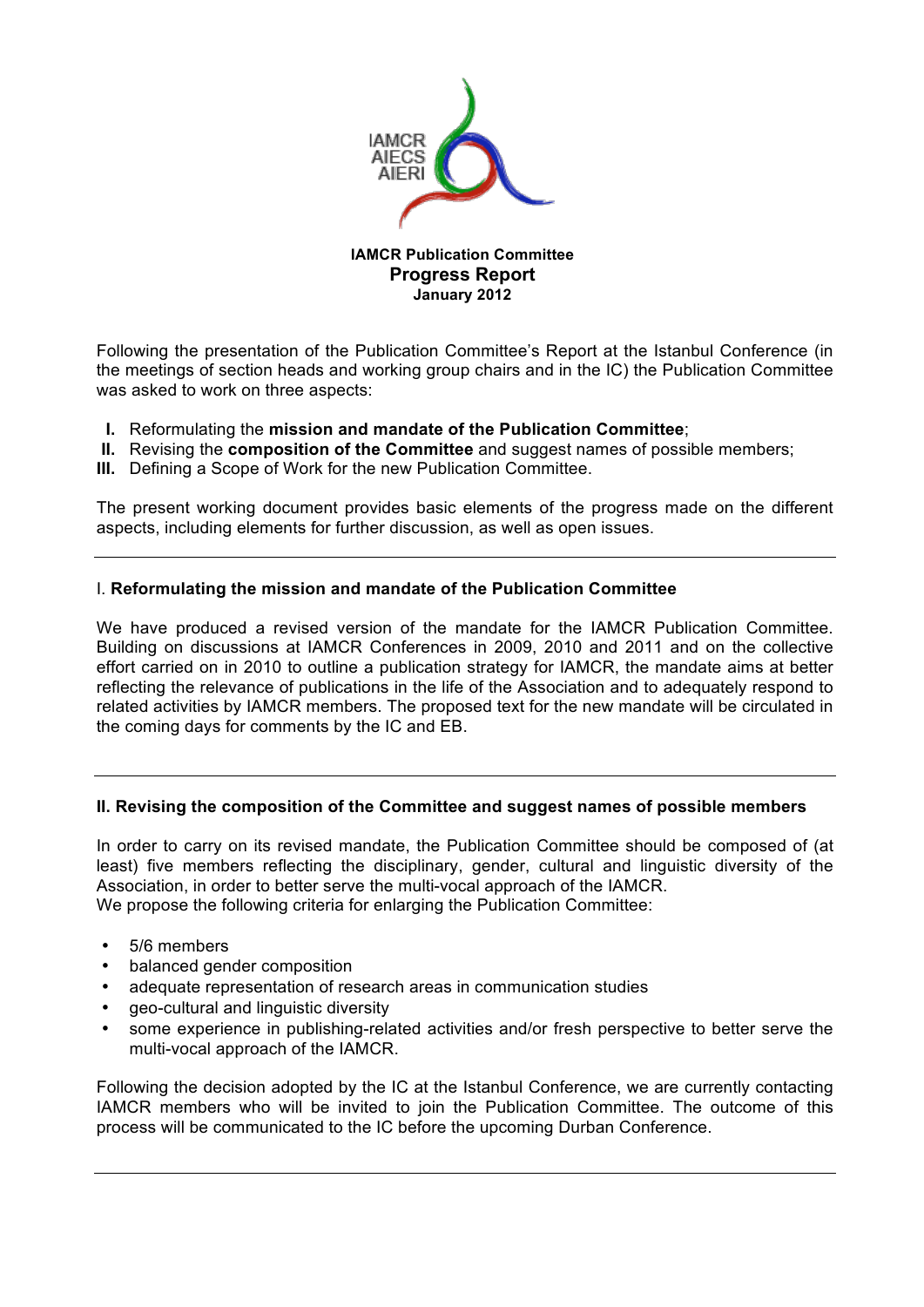# **III. Defining a Scope of Work for the new Publication Committee**

Towards the definition of a Scope of Work aimed at strengthening the capacity of the new Publication Committee to support IAMCR publication-related activities, the following matters are being considered:

- a) Relationships with all publication-related activities within the IAMCR.
- b) Developing a work plan.
- c) Elaborate internal communication modes for the Committee.

# **III. a) Relationships with all publication-related activities within the IAMCR**

### *Book series (post-Hampton)*

Considering that Hampton Press will stop its publishing (but will continue to distributed already published titled in the IAMCR series), the PC has been looking into opportunities to develop collaborations with new publishers, in due consideration of their distribution capacity, willingness to publish for broad publics as well as in languages different from English. Contacts are still ongoing. A decision will be taken in the coming weeks and communicated to the IC and EB.

In the Annex below, a list of volumes that have been/are being published in the Hampton/IAMCR series.

### *Handbook series (Blackwell)*

The Blackwell Handbook series is showing the potential of collecting and mastering the intellectual work of IAMCR sections and thematic strands. Three Handbooks have been published in 2011:

- *The Handbook of Political Economy of Communications*, edited by Janet Wasko, Graham Murdock and Helena Sousa;
- *The Handbook of Media Audiences*, edited by Virginia Nightingale;
- *The Handbook of Global Media and Communication Policy*, edited by Robin Mansell and Marc Raboy.

Info are available at: http://eu.wiley.com/WileyCDA/Section/id-410903.html

#### *Conference books*

Books from IAMCR conferences are a responsibility and choice of the Local Organizing Committee (LOC). Two books have been published as outcomes of recent Conferences:

- Mexico 2009*: Vega Montiel Aimée (ed) (2012) Communication and Human Rights, UNAM-CEIICH / IAMCR (404 pages. English / Spanish, bilingual edition)*
- Braga 2010*: Pinto, Manuel e Sousa, Helena (eds.) (2011) Communication and Citizenship, Rethinking Crisis and Change, Coimbra: Gracio Editor.* Free for download in the Communication and Society Research Centre site:

http://www.comunicacao.uminho.pt/cecs/publicacoes.asp?startAt=2&categoryID=678&newsID=2324

#### *The IAMCR Newsletter*

The IAMCR Newsletter features information about IAMCR activities and events and news about grants, scholarships and opportunities for collaboration. The newsletter is edited by IAMCR Vice-President John Downing with the assistance of Comunica. Issues of the newsletter are emailed to IAMCR members. Past issues are available online for the general public on the IAMCR website:

http://iamcr.org/newsletter-newsmenu-335

# **III.b) Developing a work plan**

The work plan will be elaborated by the new/enlarged Publication Committee, and will promote articulation and synergies between the following activities:

- $\circ$  IAMCR publication series (Blackwell Handbooks and new series to be set up);
- o IAMCR Conference books (role of Publication Committee, general guidelines to LOC, fostering open access to online volumes);
- o IAMCR newsletter;
- o IAMCR *eConversations series on IAMCR website (From discussion in Istanbul:* These could consist of e.g. 1000-word interventions on specific issues the Associations deems as important; such as: South-North dialogue; 'greening' and scholarly activities...);
- o Outreach to other publication initiatives and communities (create connections to journals in Africa, Asia, Latin America; and with regional associations around publications. Consistently, expand list of Communication Journal on IAMCR website);